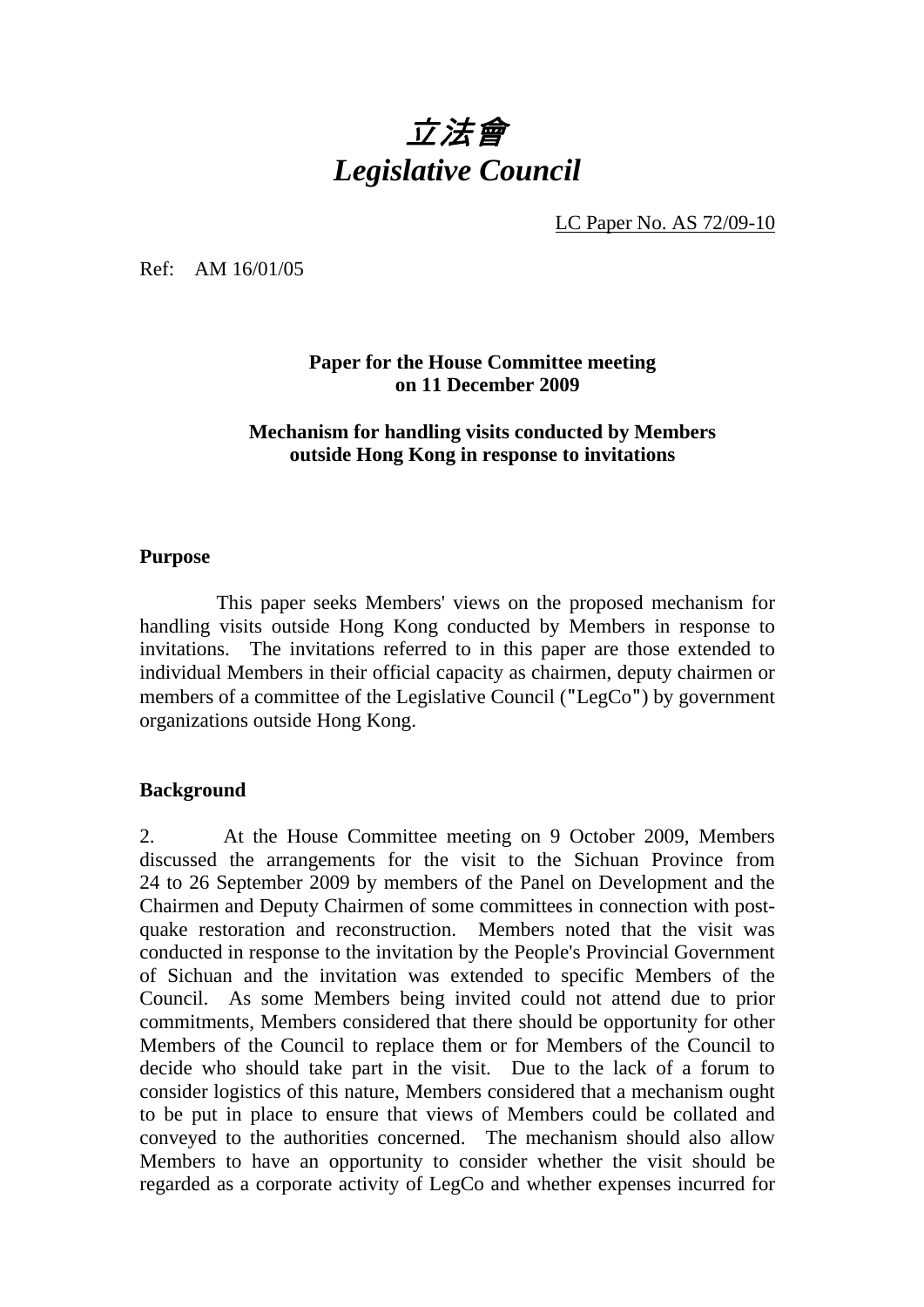the visit should be charged to individual Members' overseas duty visit ("ODV") accounts.

## **Existing arrangements for duty visits conducted by Panels and other committees of the Council**

3. The current procedural rules governing duty visits conducted by Panels outside Hong Kong were decided by the House Committee on 13 February 1998 and have been incorporated in Rule 22(v) of the House Rules. Where a Panel considers it necessary to undertake any activities outside Hong Kong under the name of the Panel of the Council, the prior permission of the House Committee should be sought. The decision of the House Committee shall be referred to The Legislative Council Commission ("the Commission") for reference. The prior permission of the House Committee is required as such visits are made under LegCo's name. The decision of the House Committee should be referred to the Commission as funding for the visit would be financed by the Commission.

4. Although not required by the House Rules, it is the established practice for a Bills Committee and a subcommittee on subsidiary legislation/policy issues wishing to undertake a duty visit outside Hong Kong to seek the House Committee's permission for the duty visit.

5. To facilitate Members to take part in these duty visits outside Hong Kong, the Commission decided on 20 February 2001 that each Member (except the President) is provided with a separate ODV account, which at present stands at \$55,000 for a four-year term for the purpose of visits conducted by committees of the Council, except the Parliamentary Liaison Subcommittee which has a separate financial provision for its liaison activities.

6.In respect of visits conducted by Members to the Mainland, experience shows that even if the visits were initiated by the relevant Panels, the visits had only taken place upon invitation by the Mainland authorities. Since the establishment of the First LegCo on 1 July 1998, five visits have been conducted by Members to the Mainland, as detailed in the **Appendix**. All these visits were conducted in response to invitations. With the exception of the first visit which was organized and paid for by the Administration, the logistical support for the other four visits were provided by the LegCo Secretariat and the expenses incurred by the participating Members were charged to Members' ODV accounts. In the light of Members' comments on the logistical and financial arrangements for the recent visit to Sichuan Province, it is necessary to review whether the existing House Rules applicable to duty visits initiated by Panels should also apply to visits conducted in response to invitations.

7. It should be noted that the President may at times be invited to lead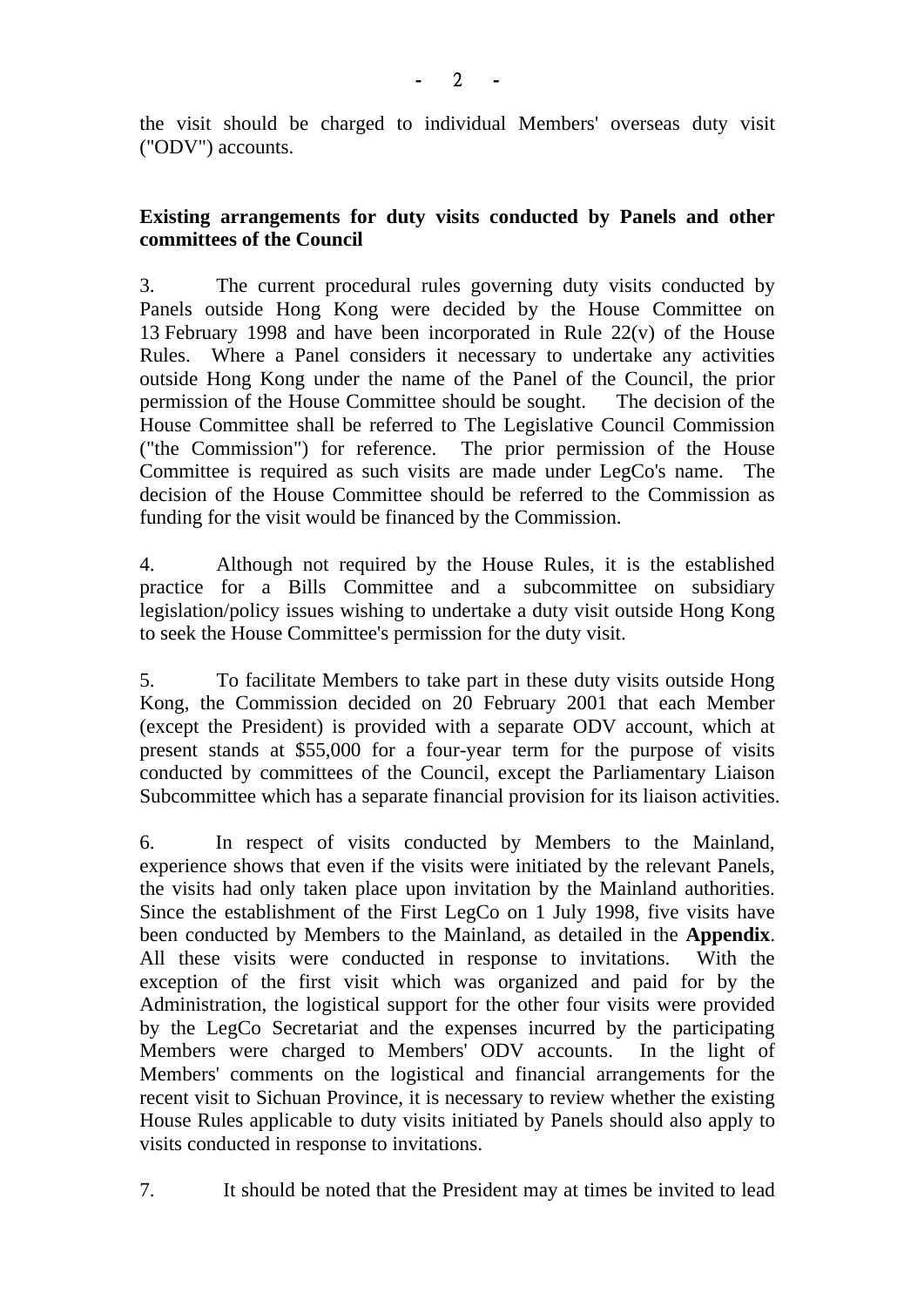a LegCo delegation comprising Members of the Council (as in Case 3 of the Appendix), or members of certain committees of the Council (as in Cases 4 and 5 of the Appendix) in a visit. When the President leads a delegation of Members in a visit outside Hong Kong, House Rule 22(v) does not apply as the procedure contained therein is applicable to duty visits of Panels (or other committees) and the President is not a member of any committee of the Council.

## **Proposed mechanism for handling Members' visits outside Hong Kong in response to invitations**

8. A new mechanism is proposed for handling Members' visits outside Hong Kong which are conducted in response to invitations. The proposed mechanism is modelled on House Rule 22 (v) but with modification to cater for different circumstances. The objectives of the proposed mechanism are three-fold -

- (a) there should be transparency in the deliberation of the logistical arrangements, including the Members who would take part in the visit, the itinerary, and matters to be studied or places to be visited;
- (b) where the visit is regarded as being related to LegCo business, support by the most relevant Panel(s) or committee(s), as the case may be, is required; and
- (c) where expenses of the visit are to be charged to Members' ODV accounts, endorsement by the House Committee is required and the matter should be referred to the Commission for reference.

9. The detailed procedures of the proposed mechanism are set out below –

- (a) if the President is invited to lead a delegation of Members in a visit, he should be consulted as to the acceptance of the invitation. If a quota is prescribed on the number of participating Members by the relevant organization, the President shall consult Members on the composition of the delegation as well as the programme content and logistics of the visit;
- (b) if the invitation is extended to all Members of the Council, the House Committee should convene a meeting to discuss whether to accept the invitation. If the House Committee considers that the proposed visit is related to LegCo business and agrees to accept the invitation, it should consider also whether the expenditure of the visit should be charged to individual Members' ODV accounts and the detailed arrangements of the proposed visit. If the invitation is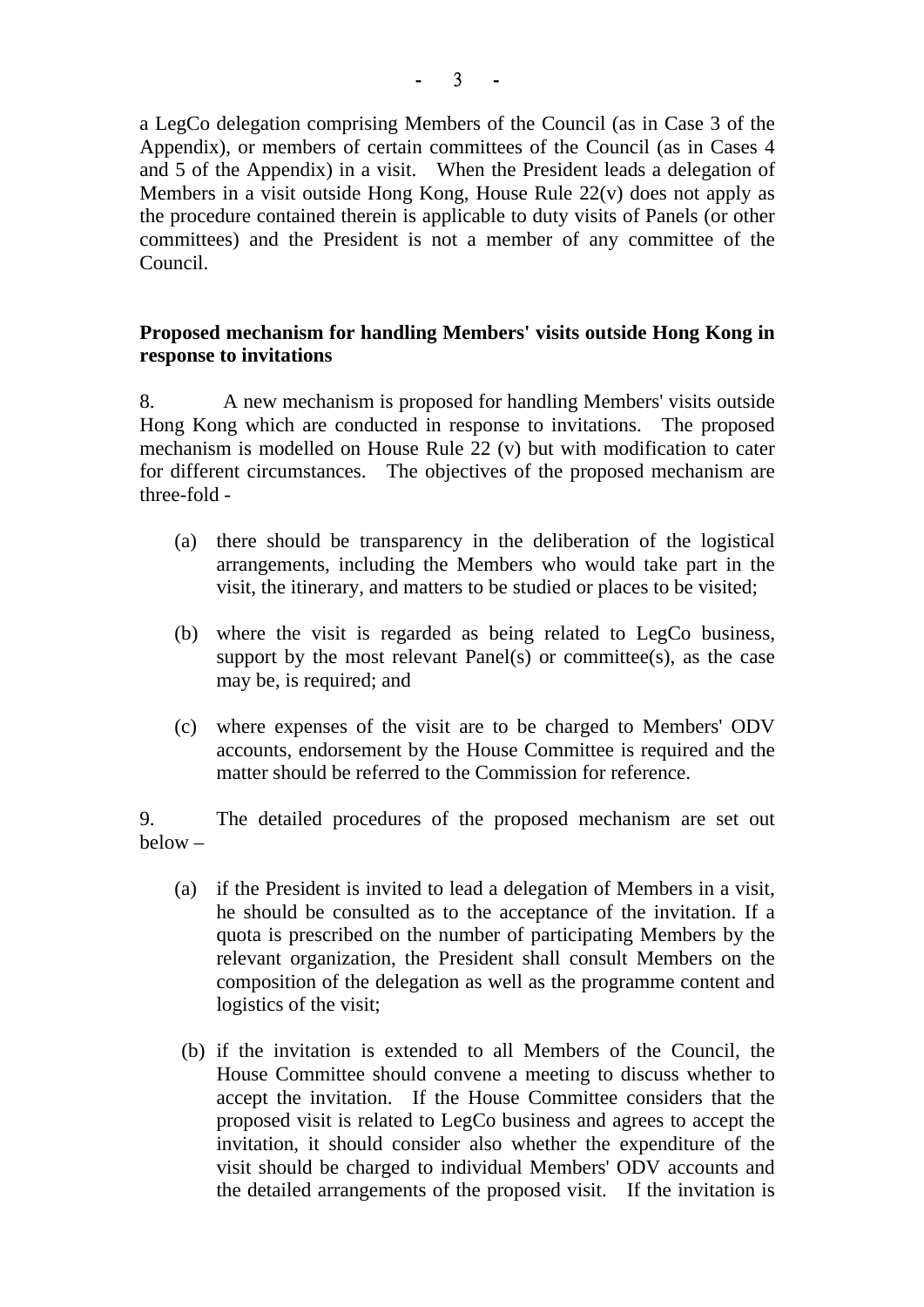extended to Members of the Council (except the President) but a quota is prescribed on the number of participating Members by the relevant organization, the House Committee should also consider the composition of the delegation which should normally be broadly representative of the membership of the Council;

- (c) if the invitation is extended to members of more than one Panel<sup>1</sup>, the Chairmen of the Panels should discuss and agree as to whether a joint meeting should be convened or whether the Panel having a prominent interest in the subject matter should convene a meeting with members of the other Panels invited to attend. The notice of the meeting should be copied to all other non-Panel Members who are welcome to attend the meeting and participate in the discussion, but they do not have any voting right in respect of the issues under discussion. At the meeting, members should discuss whether to accept the invitation and the details of the proposed visit;
- (d) if the invitation is extended to one Panel only, the meeting should be convened by the Chairman of the Panel. The same meeting arrangement as in step (c) above should be adopted;
- (e) any views/requests made by Members at the meeting should be relayed by the Secretariat to the relevant organization for consideration, and Members should be informed of any feedback received;
- (f) if the invitation is not accepted, the relevant organization should be so informed;
- (g) if the invited Panel(s) considers that the proposed visit is related to LegCo business and agrees to accept the invitation, it should issue a circular to invite members to indicate whether they will join the visit. The Panel(s) should submit a paper on the detailed arrangements of the visit to the House Committee. Where the Panel(s) considers that the expenses incurred ought to be charged to the ODV accounts of Members, such a proposal should be included in its paper and the House Committee's endorsement is required;
- (h) if the endorsement of the House Committee on the financial arrangement is obtained, the expenditure of the visit should be charged to individual Members' ODV accounts;
- (i) if the endorsement of the House Committee on the financial arrangement is not obtained, Members may join the visit on a self-

 $\frac{1}{1}$  The same arrangement will apply to invitations extended to Bills Committees and subcommittees on subsidiary legislation/policy issues.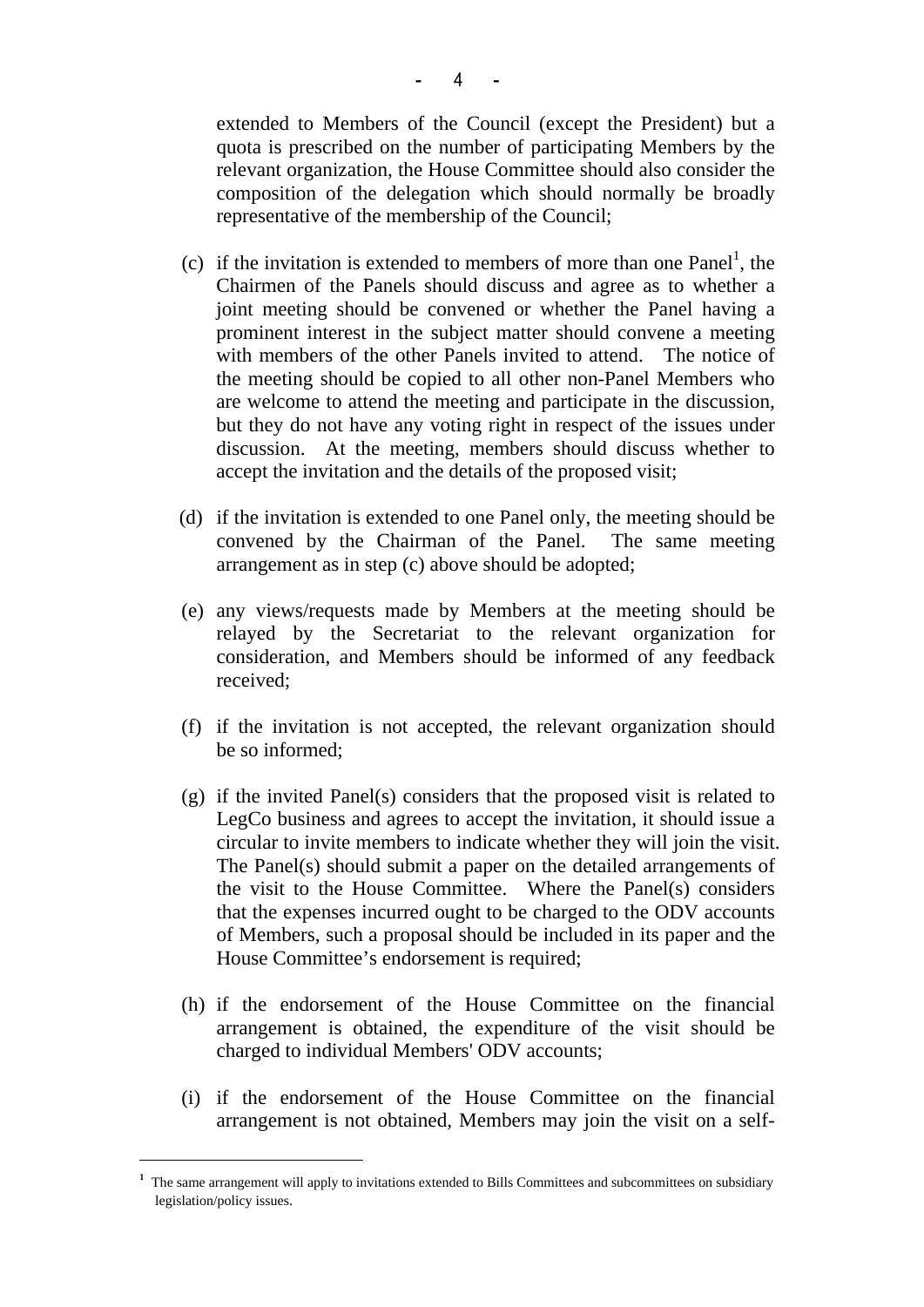- 5 -

financing basis or claim reimbursement of the expenses incurred in the visit under the Operating Expenses Reimbursement system<sup>2</sup>; and

(j) a report should be submitted to the House Committee after the visit.

# **Advice sought**

10. The Legislative Council Commission was briefed on the proposed mechanism for handling visits outside Hong Kong conducted by Members in response to invitations at its meeting on 3 December 2009, and agreed that the proposed mechanism should be put forward to the House Committee for consideration.

11. Members are invited to consider and approve the proposed mechanism. Subject to Members' views, the Secretariat will review whether any amendments to the House Rules are required.

Legislative Council Secretariat December 2009

 <sup>2</sup> Under the "Guide for Reimbursement of Operating Expenses for Members", entertainment, liaison or travelling expenses incurred by a Member or his/her staff in or outside Hong Kong for LegCo business may be reimbursed against claims certified by the Member without supporting documents.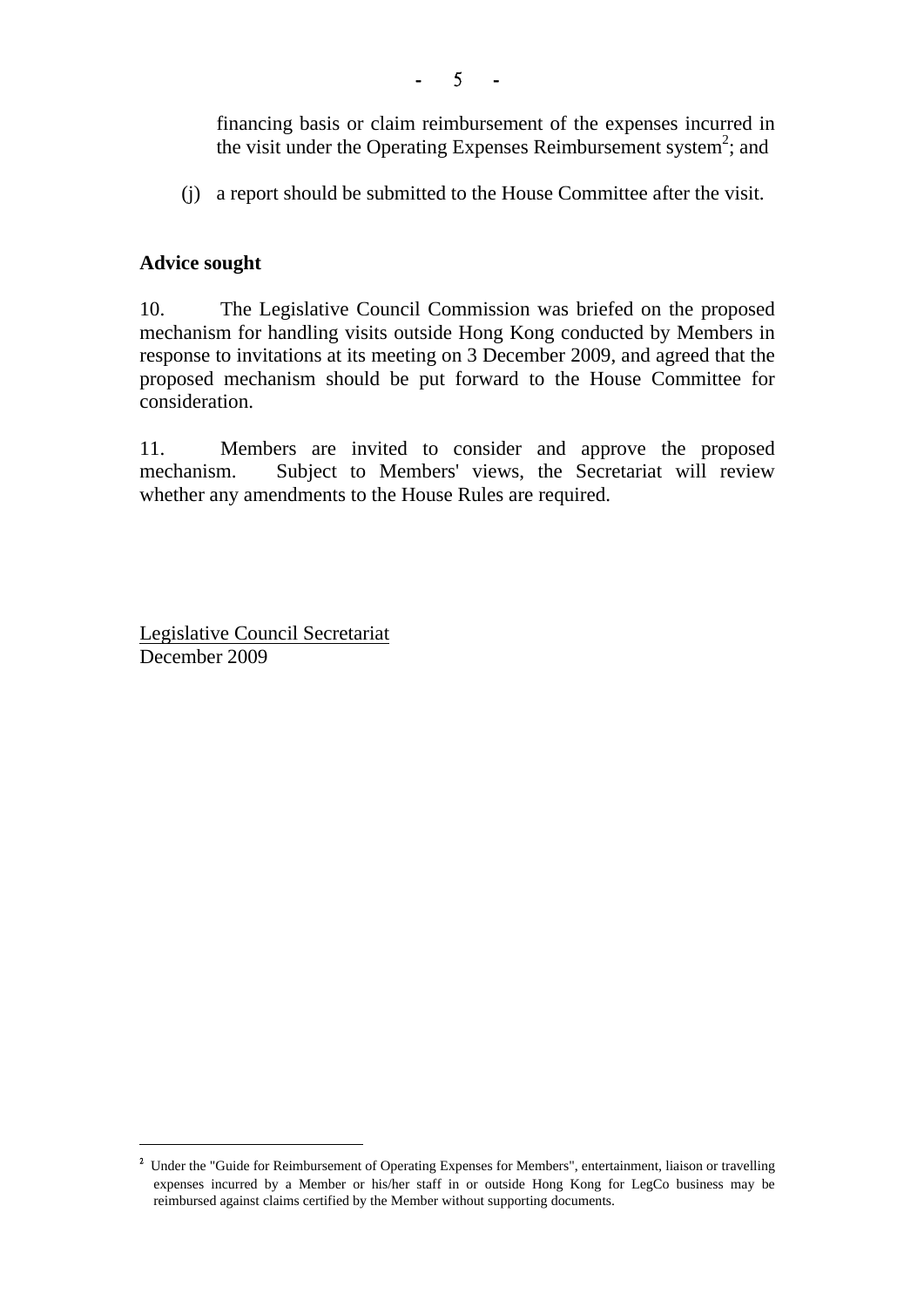#### **Details of five visits conducted by Members to the Mainland since the establishment of the First LegCo on 1 July 1998**

# **(Case 1) Visit to the Pearl River Delta led by the Chief Executive on 25 and 26 September 2005**

 The Chief Executive invited all Members to take part in a two-day visit on 25 and 26 September 2005 to the Pearl River Delta (PRD). The Chief Executive was the leader of the group and the co-leader was the President. The purpose of the visit was to meet local officials and tour socio-economic, industrial and infrastructural facilities in Shenzhen, Dongguan, Guangzhou and Zhongshan in Guangdong province.

#### **(Case 2) Visit of the Panel on Transport to the Pearl River Delta on 5 and 6 December 2005**

2. Following the visit to the PRD of the delegation led by the Chief Executive, the President wrote to the Standing Committee of the Guangdong Provincial People's Congress (GPPC) to propose that communications between LegCo and the GPPC be established. The Panel on Transport decided in October 2005 to undertake a duty visit to PRD. The Secretariat liaised with the Mainland authorities on the proposed duty visit to PRD.

3. On 15 November 2005, the Financial and Economic Committee of the GPPC extended an invitation to all 17 members of the Panel on Transport to visit PRD on 5 and 6 December 2005 to observe the latest developments in cross-boundary transport infrastructure and exchange views on traffic and transport matter of mutual concern. The Panel submitted a report on the proposed visit to the House Committee on 25 November 2005, and the proposal was endorsed by the House Committee.

## **(Case 3) Visit of the Legislative Council Delegation to Sichuan quake-hit areas from 4 to 6 July 2008**

4. A serious earthquake jolted Wenchuan County in Sichuan Province on 12 May 2008. On 14 May 2008, the Administration proposed and the Finance Committee (FC) approved the injection of a sum of \$350 million initially to the Disaster Relief Fund, comprising \$300 million as contribution to its disaster relief and rehabilitation work, and \$50 million for application by major relief organizations for providing emergency relief to the earthquake victims.

5. The President and 19 Members visited the earthquake stricken areas in Sichuan from 4 to 6 July 2008. The invitation of about 20 Members to visit Sichuan quake-hit areas was verbally conveyed to the President by the Chief Executive. After consulting Members of different political parties/groups by the President, it was agreed that the composition of the delegation should be broadly representative of the membership of the Council. The visit was undertaken under the name of "Legislative Council Delegation to Visit Sichuan Quake-hit Areas".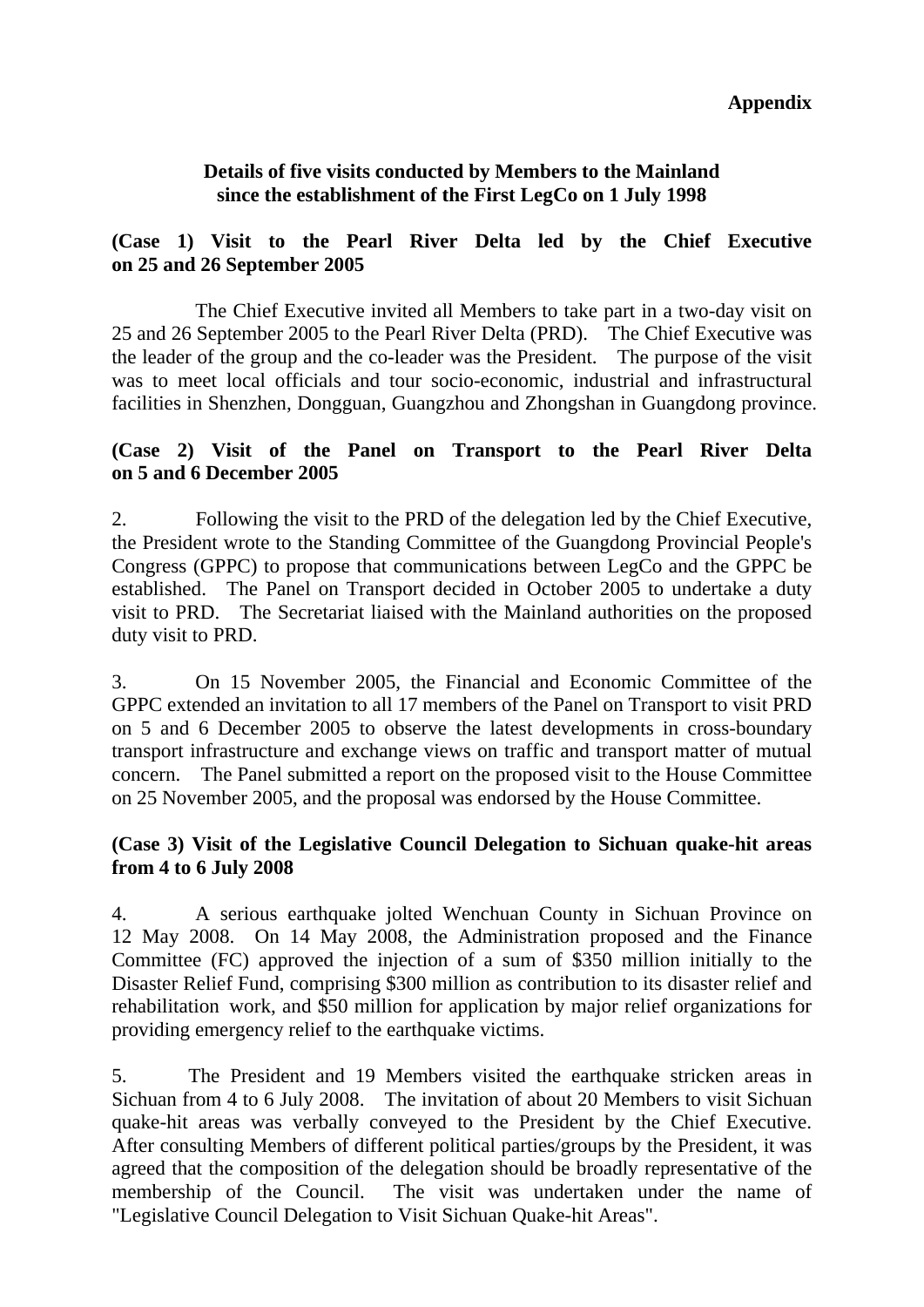6. On 18 July 2008, FC approved the creation of a new commitment of \$2 billion for the establishment of the Trust Fund in Support of Reconstruction in the Sichuan Earthquake Stricken Areas as HKSAR's financial commitment to the reconstruction support work in the initial stage. On 20 February and 3 July 2009, FC approved the financial commitments of \$4 billion for the second stage and \$3 billion for the third stage reconstruction support work in Sichuan.

## **(Case 4) Visit to Guangdong Province by members of the Panel on Economic Development and the Panel on Environmental Affairs from 15 to 18 May 2009**

7. Following the promulgation of the "Framework for Development and Reform Planning for Pearl River Region (2008-2020)" by the National Development and Reform Commission in December 2008, the Panel on Economic Development and the Panel on Environmental Affairs separately wrote to the Guangdong authorities exploring the opportunity of exchanging views with the relevant Mainland authorities and visiting some related facilities. In response, the Guangdong Provincial Government extended an invitation to the President and members of the two Panels to visit facilities which had an impact on the economic development and environmental protection of the Pearl Delta River Region in Shenzhen, Guangzhou and Zhuhai from 15 to 18 May 2009.

8. After consulting the Chairmen of the two Panels, the President announced to the public on 29 April 2009 his acceptance of the invitation.

9. In the light of the invitation, the two Panels held a special joint meeting on 5 May 2009 to consider the facilities suggested by the Guangdong Provincial Government to be included in the duty visit as well as the related logistical arrangements. Panel members' suggestions at the meeting, including requests for the Guangdong authorities to include additional facilities in the visit programme, were followed up by the Secretariat. Following the joint meeting, the Secretariat issued a circular to invite Panel members to join the duty visit. On 8 May 2009, a paper was issued to the House Committee to invite Members to note the duty visit.

# **(Case 5) Visit to Sichuan Province by members of the Panel on Development and Chairmen and Deputy Chairmen of other relevant committees in connection with post-quake restoration and reconstruction from 24 to 26 September 2009**

10. On 22 May 2009, the House Committee considered a proposal for a visit to be undertaken by Members to Sichuan. Members agreed that there was a need for them to obtain first-hand information on the progress of the reconstruction work for the earthquake in Sichuan and utilization of funds approved by LegCo for the purpose, and the visit should be led by the President. Subsequent to the meeting, the Chairman of the House Committee wrote on behalf of Members to the Chief Secretary for Administration requesting the HKSAR Government to assist in arranging the visit.

11. On 2 September 2009, the Sichuan Provincial People's Government sent a letter to LegCo inviting members of the Panel on Development, as well as Chairmen and Deputy Chairmen of the Finance Committee, House Committee, Panel on Education, Panel on Health Services, Panel on Home Affairs and Panel on Welfare